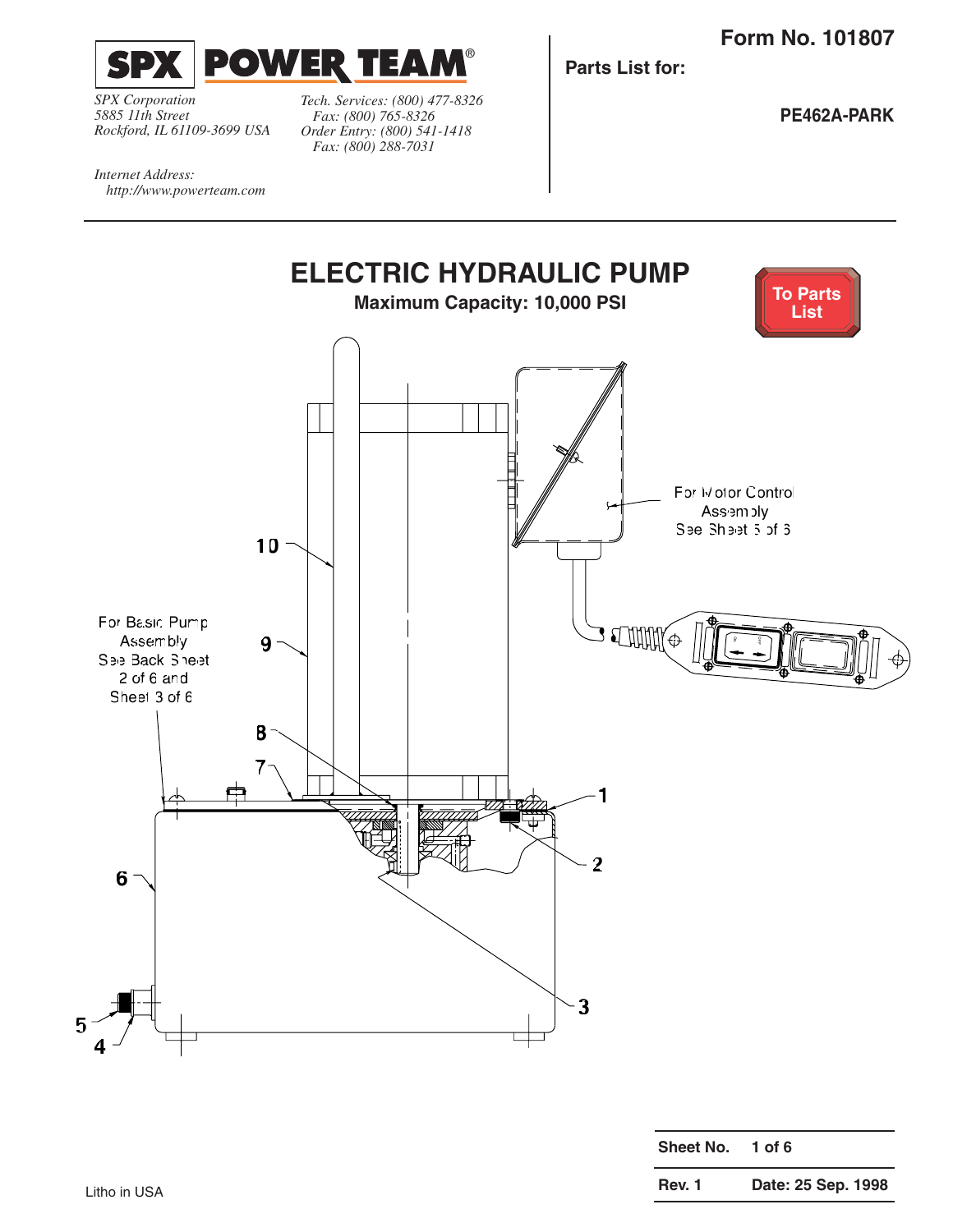<span id="page-1-0"></span>

| <b>Item</b> | Part             | No.   |                                                                |  |  |
|-------------|------------------|-------|----------------------------------------------------------------|--|--|
| No.         | No.              | Reg'd | <b>Description</b>                                             |  |  |
|             | 40164            | 1     | Reservoir Gasket                                               |  |  |
| 2           | 10050            | 4     | Socket Head Screw (3/8-16 X 1" Lg.; Torque to 90/100 in. lbs.) |  |  |
| 3           | 214097           | 1     | Key                                                            |  |  |
| 4           | 19779            | 1     | Seal Washer (.729 X .421 X .1)                                 |  |  |
| 5           | 10412            | 1     | Socket Head Screw (3/8-16 UNC x 1/2 Lg.)                       |  |  |
| 6           | 61799BK2         |       | Reservoir                                                      |  |  |
|             | 307425           | 1     | Motor Base Gasket                                              |  |  |
| 8           | 213674           | 1     | $V\text{-ring}$ (.790 X .550)                                  |  |  |
| 9           | 53351            | 1     | To<br>Electric Motor (12 VDC)                                  |  |  |
| 10          | 421055           |       | <b>Drawing</b><br>Handle                                       |  |  |
|             |                  |       | <b>PARTS INCLUDED BUT NOT SHOWN</b>                            |  |  |
|             | 253374<br>253375 | 2     | Connector<br>For connecting power to pump<br><b>Bushings</b>   |  |  |

### **HYDRAULIC SCHEMATIC**

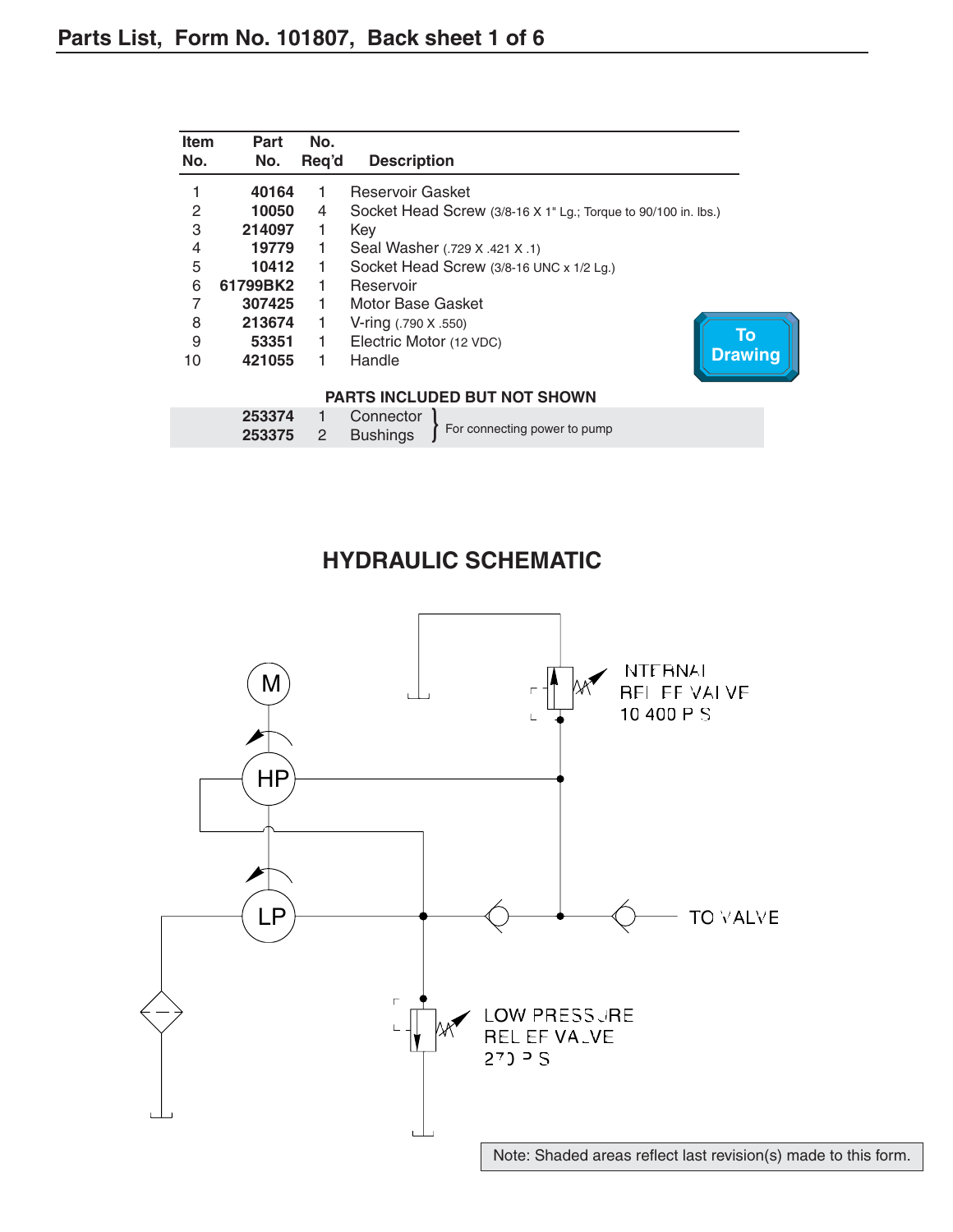**TOP VIEW**



| <b>Item</b> | Part   | No.   |                                                |
|-------------|--------|-------|------------------------------------------------|
| No.         | No.    | Reg'd | <b>Description</b>                             |
|             | 350165 |       | 3-Way Auto Valve                               |
| 2           | 10177  | 10    | Round Head Screw (1/4-20 UNC X 3/4 Lg.)        |
| 3           | 10009  | 2     | Hex Head Cap Screw (1/4-20 UNC X 3/4 Lg.)      |
| 4           | 11351  | 2     | External Tooth Washer (1/4 External Tooth)     |
| 5           | 10245  | 2     | Lockwasher (For 1/4 bolt)                      |
| 6           | 10199  | 2     | Hex Nut (1/4-20 UNC; Torque to 60/80 in. lbs.) |
|             | 251874 |       | Information Decal (Oil SUS)                    |

**Sheet No. 2 of 6 Rev. 1 Date: 25 Sep. 1998**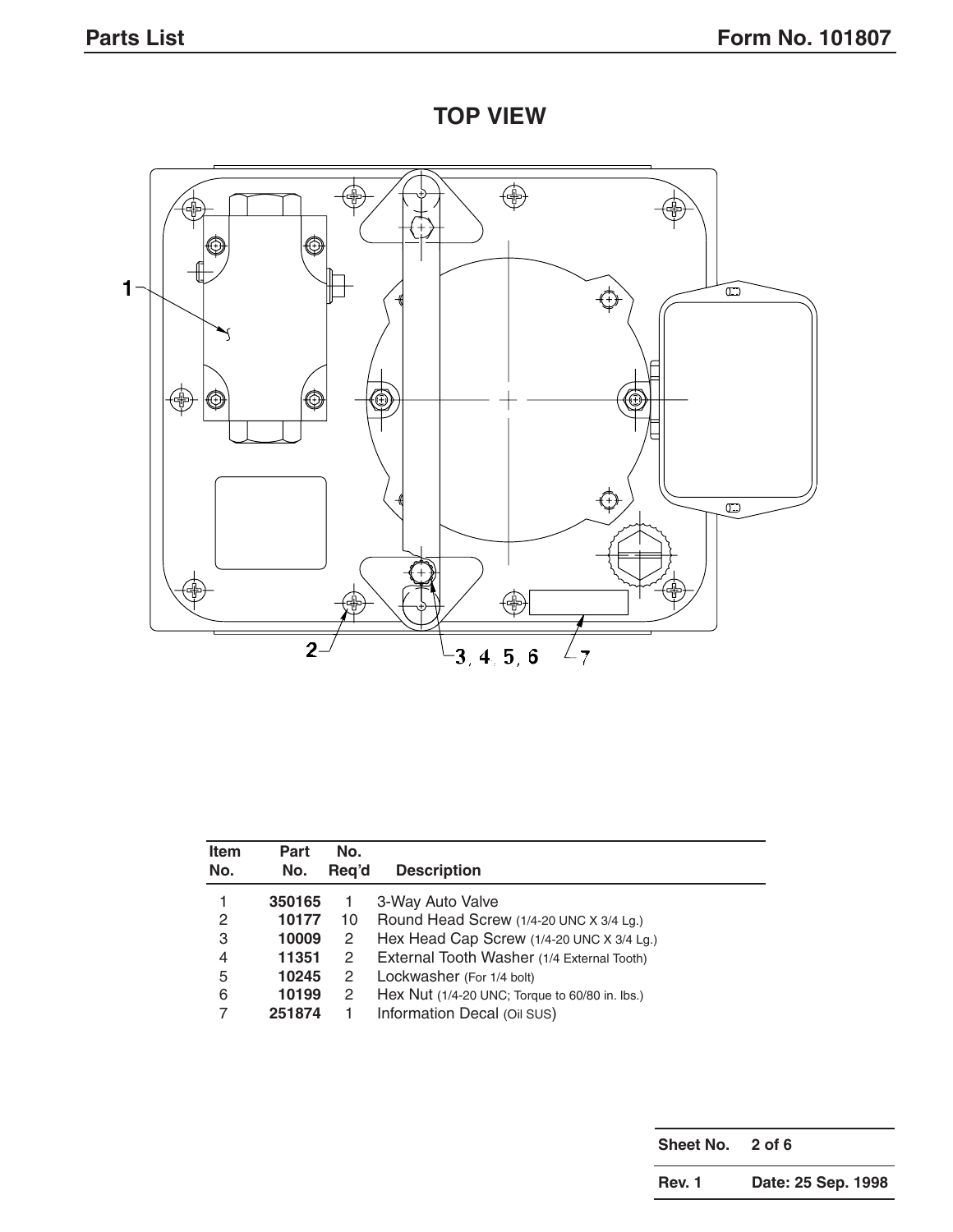

| <b>Item</b><br>No. | <b>Part</b><br>No. | No.<br>Req'd | <b>Description</b>                                                           | <b>Item</b><br>No. | Part<br>No. | No.<br>Req'd | <b>Description</b>                               |
|--------------------|--------------------|--------------|------------------------------------------------------------------------------|--------------------|-------------|--------------|--------------------------------------------------|
| 1                  | 213706             | 1            | Filler Plug (1-1/16-12UN)                                                    | 15                 | 10425       | 1            | <b>Compression Spring</b>                        |
| 2                  | 11084              |              | Plug Fitting (1/16 NPTF)                                                     |                    |             |              | (3/8 O.D. X 3/4 Lg.)                             |
| 3                  | 307296             | 1            | Wear Plate                                                                   | 16                 | 20771       | 1.           | Poppet                                           |
| 4                  | 15695              | 1            | <b>Ball Bearing</b>                                                          | 17                 | 201879      | 1            | <b>Check Valve</b>                               |
| 5                  | 15693              |              | Gerotor Set                                                                  | 18                 | 10430       | 1            | Tube Sleeve (3/8 Dia.)                           |
| 6                  | 213709             |              | Seal Washer (Nitrile;                                                        | 19                 | 10431       | 1            | Tube Nut Fitting (5/8-18 UNF)                    |
|                    |                    |              | Turn on $-$ do not push on.)                                                 | 20                 | 307459      | 1.           | Oil Line Tube                                    |
|                    | 215633             | 1            | Seal Washer (Viton;                                                          | 21                 | 11278       | 1            | 90° Elbow Fitting (1/8 NPTF)                     |
|                    |                    |              | Turn on $-$ do not push on.)                                                 | 22                 | 21943       | 1            | Accumulator                                      |
|                    | 215634             | 1            | Seal Washer (EPR;                                                            | 23                 | 10267       | 1            | O-ring (7/16 X 5/16 X 1/16; Nitrile)             |
|                    |                    |              | Turn on $-$ do not push on.)                                                 |                    | 18974       | 1            | O-ring $(7/16 \times 5/16 \times 1/16)$ ; Viton) |
| 7                  | 10390              | 1            | Hex Jam Nut (1/2-20 UNF)                                                     |                    | 13472       | 1            | O-ring (7/16 X 5/16 X 1/16; EPR)                 |
| 8                  | 213686             | 1            | Intake Tube                                                                  | 24                 | 52883       | 1            | <b>Pump End Housing</b>                          |
| 9                  | 215373             | 1            | Straight Fitting (1/16 NPTF)                                                 | 25                 | 16320       | 1            | <b>Compression Spring</b>                        |
| 10                 | 10268              | 1            | O-ring (1/2 X 3/8 X 1/16; Nitrile)                                           |                    |             |              | (1/4 O.D. X 3/4 Lg.)                             |
|                    | 11439              | 1            | O-ring (1/2 X 3/8 X 1/16; Viton)                                             | 26                 | 10375       | 1            | Steel Ball (1/4 Dia.)                            |
|                    | 17716              |              | O-ring (1/2 X 3/8 X 1/16; EPR)                                               | 27                 | 23547       | 1            | <b>Bearing Top Plate</b>                         |
| 11                 | 11863              |              | Backup Washer (1/2 X 3/8 X 1/16)                                             | 28                 | 11814       | 1            | <b>Ball Bearing</b>                              |
| 12                 | 21484              |              | Spacer                                                                       | 29                 | 23548       | 1            | <b>Top Plate</b>                                 |
| 13                 | 214762             |              | Valve Connector (Note: The torque                                            | 30                 | 15431       | 1            | <b>Needle Bearing</b>                            |
|                    |                    |              | between the valve connector (Item                                            | 31                 | 15432       | 1            | <b>Bearing Race</b>                              |
|                    |                    |              | #13) and the cover plate shall be 30<br>ft. lbs. maximum. The torque between | 32                 | 35271       | 1            | Angle Plate                                      |
|                    |                    |              | the valve connector (Item #13) and                                           | 33                 | 11228       | 1            | <b>Needle Bearing</b>                            |
|                    |                    |              | the check valve body (Item #17) shall<br>be 40-50 ft. lbs.)                  | 34                 | 11227       | 2            | <b>Bearing Race</b>                              |
| 14                 | 10261              | 1            | Copper Washer(3/4 X 19/32 X 1/32)                                            |                    |             |              |                                                  |

## **BASIC PUMP ASSEMBLY**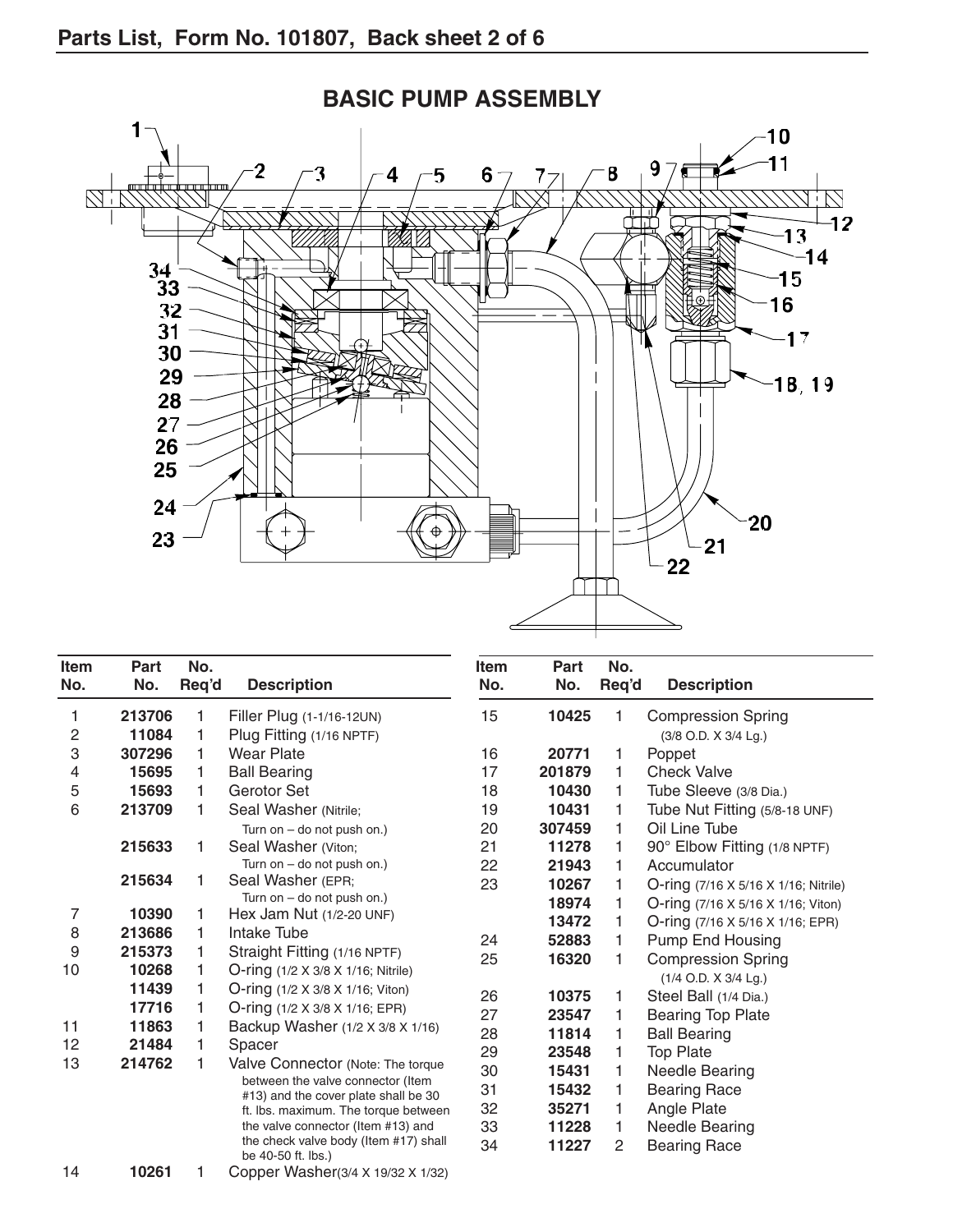# **BASIC PUMP BOTTOM VIEW**



<span id="page-4-0"></span>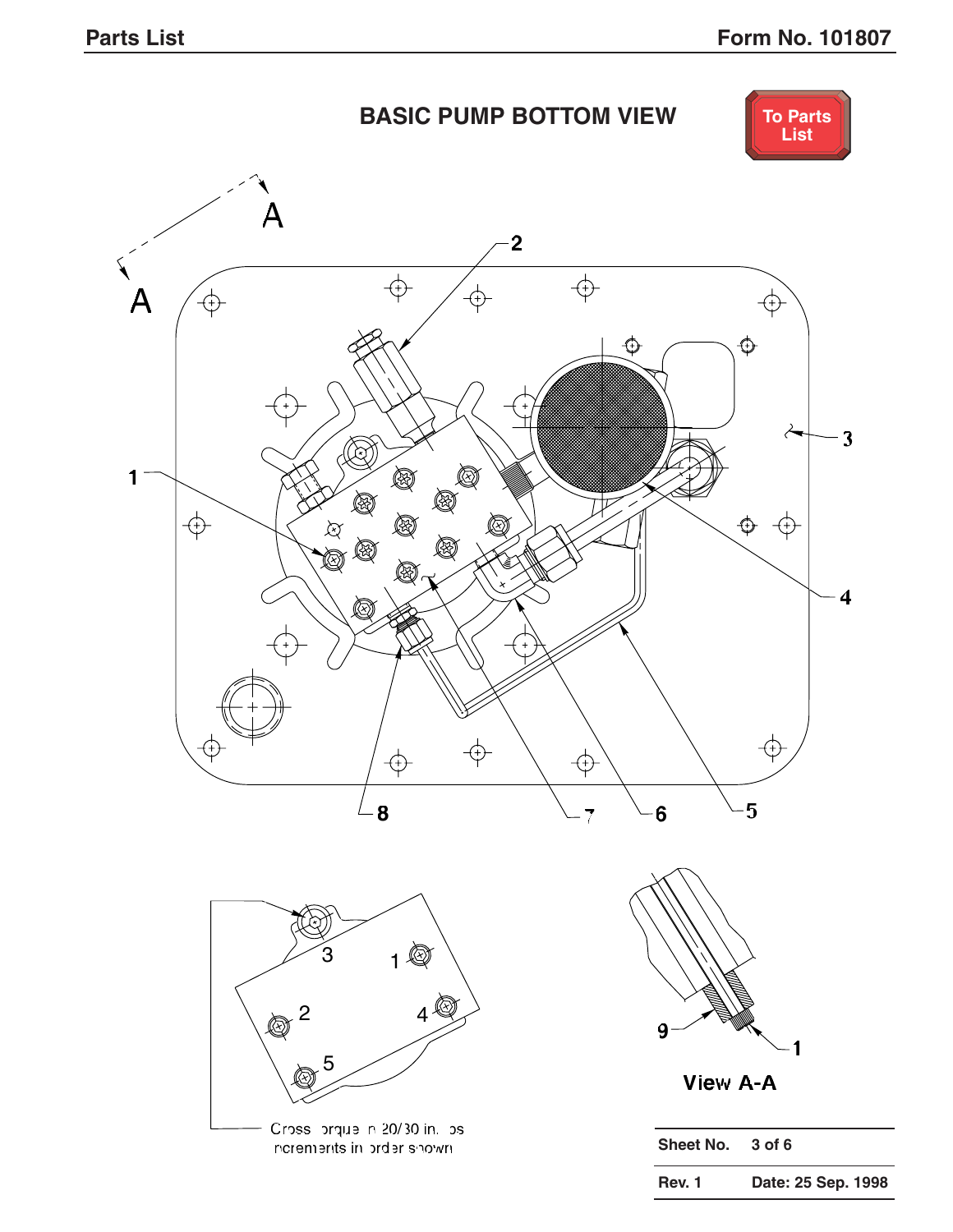**[Drawing](#page-4-0)**

<span id="page-5-0"></span>

| <b>Item</b><br>No. | <b>Part</b><br>No. | No.<br>Reg'd | <b>Description</b>                                               |
|--------------------|--------------------|--------------|------------------------------------------------------------------|
|                    | 15642              | 5            | Socket Head Screw(1/4-20 UNC X 5" Lg.; Torque to 55/65 in. lbs.) |
| 2                  | 21278              | 1            | Relief Valve (Set at 10,100 to 10,700 PSI)                       |
| 3                  | 421506BK2          | 1            | Cover Plate                                                      |
| 4                  | 29682              | 1            | Filter                                                           |
| 5                  | 47607              | 1            | Oil Line Tube                                                    |
| 6                  | 10475              | 1            | 90° Elbow Fitting (3/8 Tube to 1/8 NPTF male)                    |
| 7                  | 36922              | 1            | High Pressure Pump Assembly (See Sheet 4 of 6)                   |
| 8                  | 11173              | 1            | Straight Fitting (1/8 NPTF)                                      |
| 9                  | 214720             | 1            | Spacer                                                           |
|                    |                    | Τо           |                                                                  |

Refer to any operating instructions included with this product for detailed information about operation, testing, disassembly, reassembly, and preventive maintenance.

Items found in this parts list have been carefully tested and selected. **Therefore: Use only genuine Power Team replacement parts!**

Additional questions can be directed to our Technical Services Department.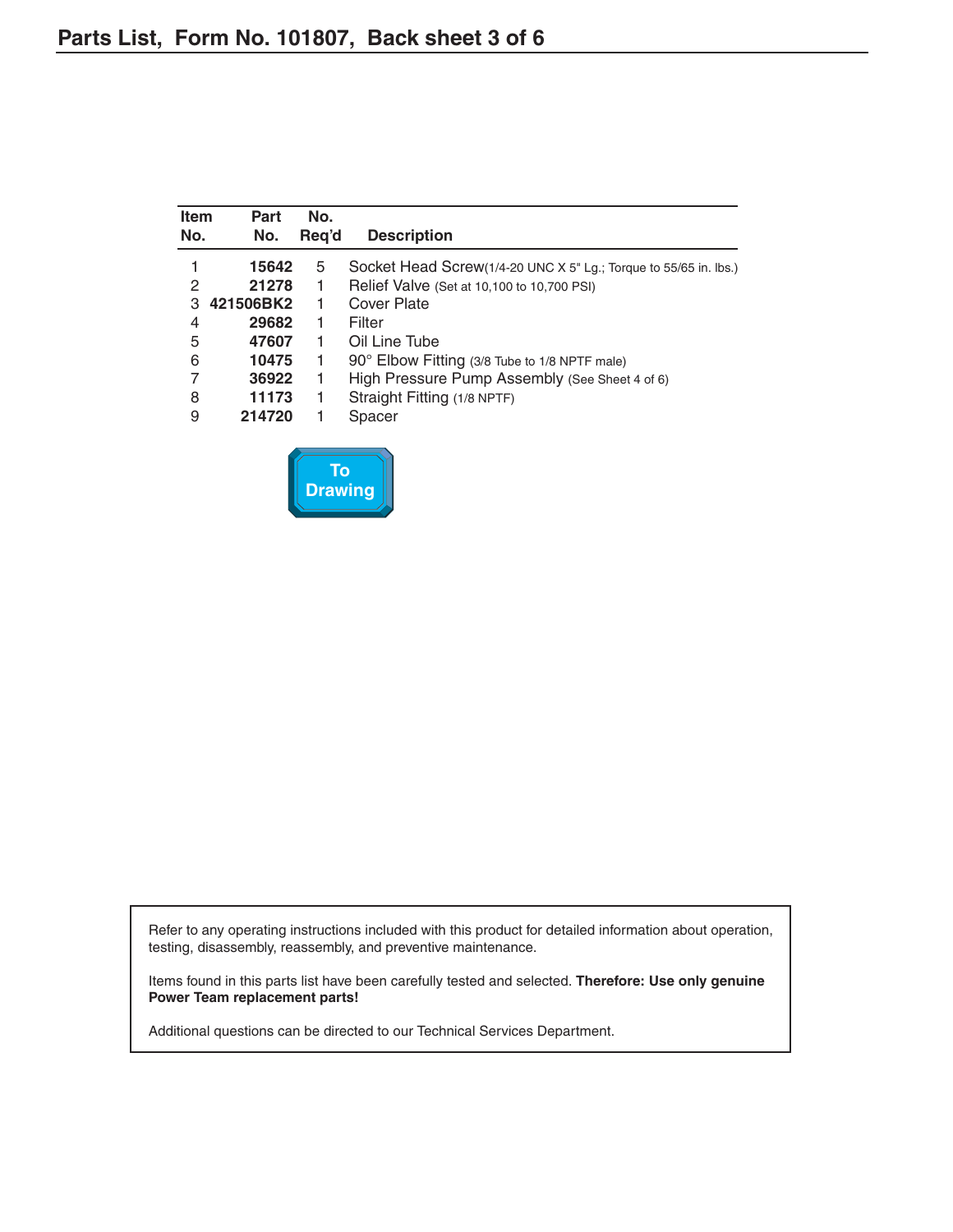<span id="page-6-0"></span>

| Sheet No.     | 4 of 6             |
|---------------|--------------------|
| <b>Rev. 1</b> | Date: 25 Sep. 1998 |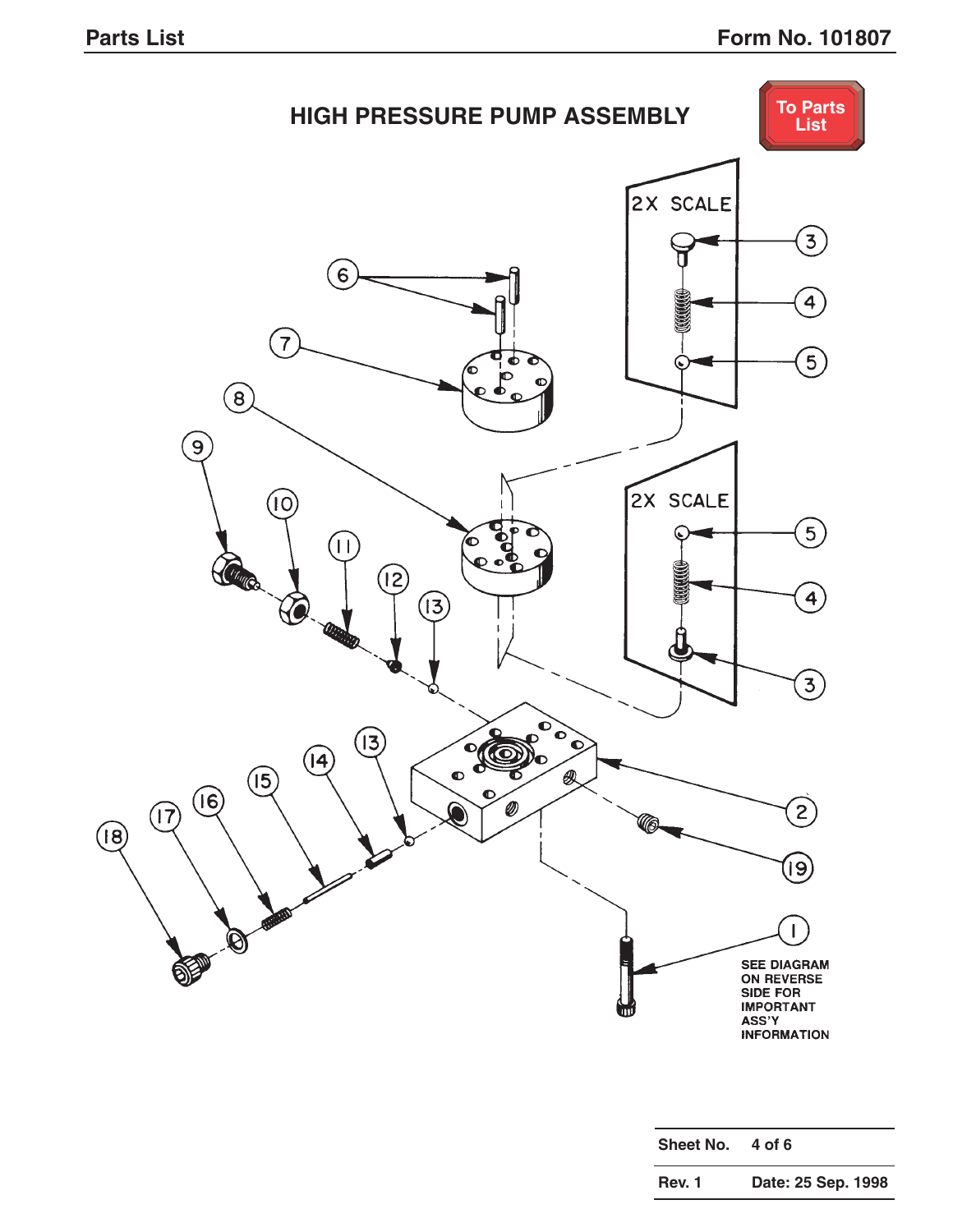<span id="page-7-0"></span>

| Item | Part   | No.                   |                                           |
|------|--------|-----------------------|-------------------------------------------|
| No.  | No.    | Req'd                 | <b>Description</b>                        |
| 1    | *16747 | 7                     | Torx Drive Cap Screw (1/4-28 x 1-3/4 Lg.; |
|      |        |                       | See diagram below)                        |
| 2    | *36912 | 1                     | <b>Pump End Plate</b>                     |
| 3    | *24549 | 4                     | <b>Valve Guide</b>                        |
| 4    | *10445 | 4                     | Compression Spring (5/32 O.D. x 3/4 Lg.)  |
| 5    | *12223 | 4                     | Steel Ball (3/16 dia.)                    |
| 6    | *20775 | $\overline{2}$        | Piston                                    |
| 7    | *41006 | 1                     | Pump Barrel                               |
| 8    | *41007 | 1                     | Valve Head                                |
| 9    | 200797 | 1                     | <b>Adjusting Screw</b>                    |
| 10   | 10386  | 1                     | Jam Nut (3/8-24)                          |
| 11   | 15691  | 1                     | Compression Spring (1/4 O.D. x 5/8 Lg.)   |
| 12   | 200796 | 1                     | Adapter, Spring & Ball                    |
| 13   | 10375  | $\mathbf{2}^{\prime}$ | Steel Ball (1/4 dia.)                     |
| 14   | 201998 | 1                     | Sleeve                                    |
| 15   | 12571  | 1                     | Roll Pin (1/8 dia. x 1-3/8 Lg.)           |
| 16   | 14431  | 1                     | Compression Spring (.197 O.D. x 3/4 Lg.)  |
| 17   | 12042  | 1                     | Copper Washer (9/16 x 3/8 x 1/32 thk.)    |
| 18   | 29690  | 1                     | Cap Screw (Torque to 180 in. lbs.)        |
| 19   | 10427  | 1                     | Pipe Plug (1/8 NPTF)                      |

Consult factory when replacing items marked with an asterisk (\*).



## **BOLT TIGHTENING SEQUENCE**



**NOTE: Assemble in sequence shown. Lubricate under head on threads. Torque to 170 in. lbs.**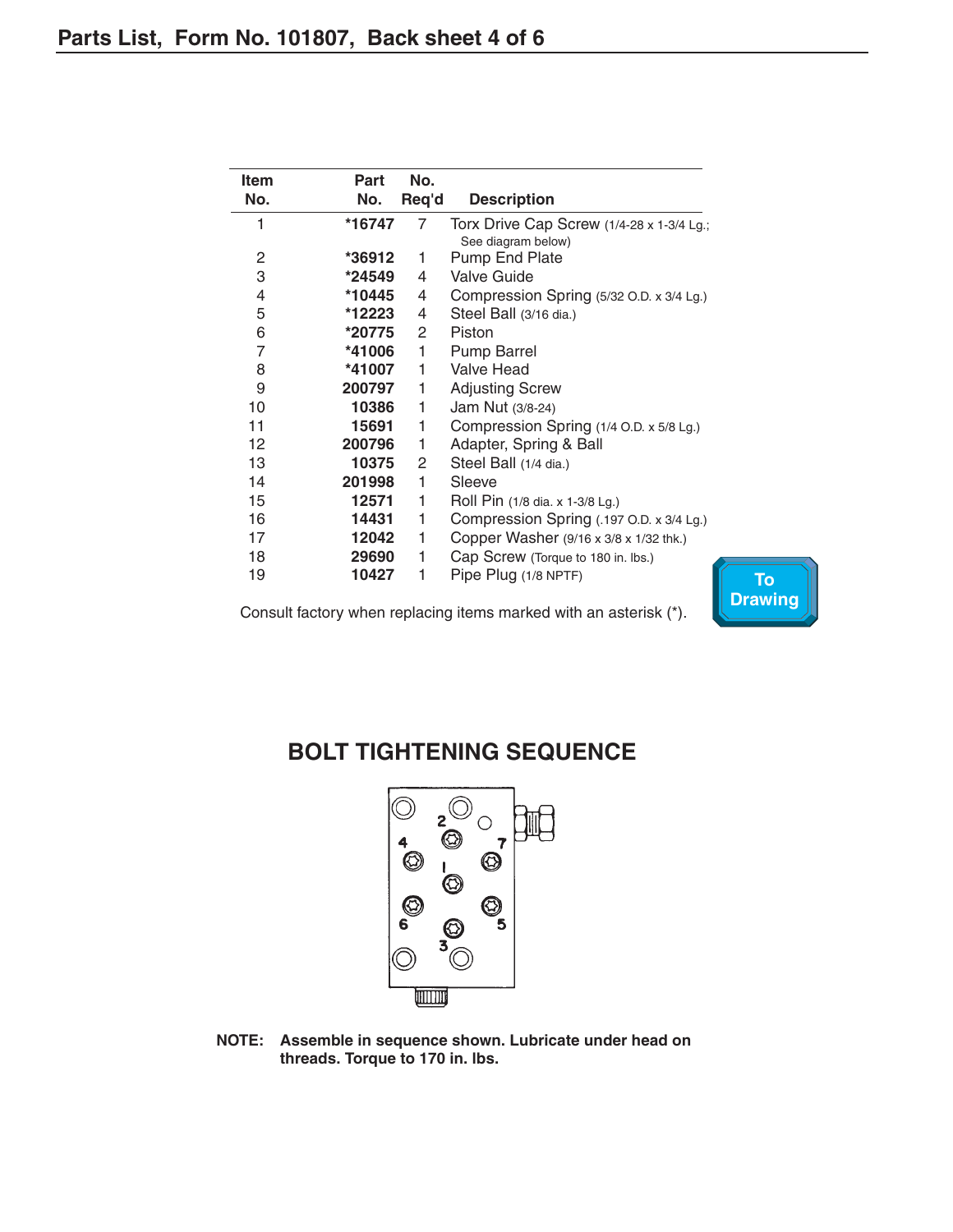<span id="page-8-0"></span>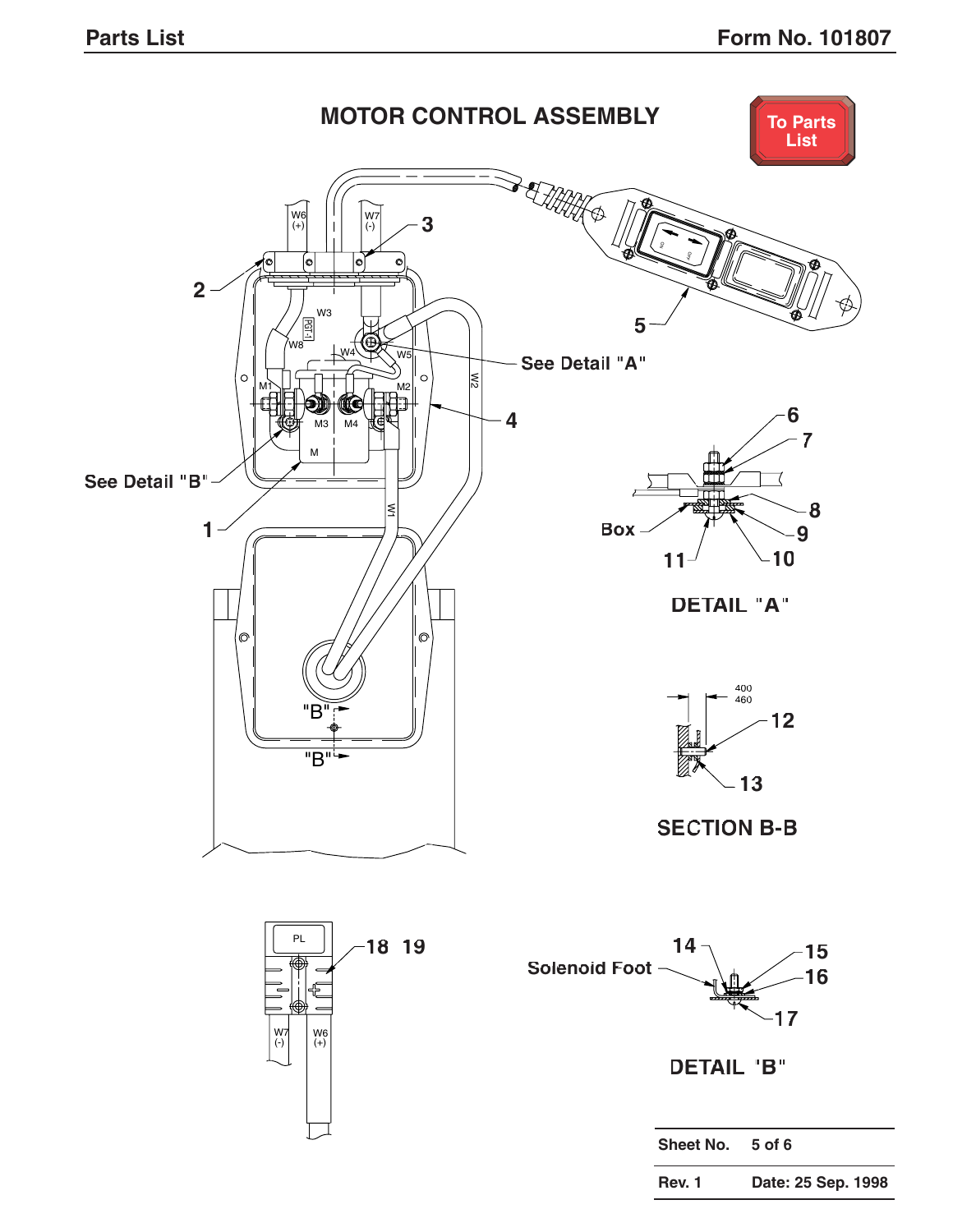<span id="page-9-0"></span>

| <b>Item</b><br>No. | <b>Part</b><br>No. | No.<br>Req'd   | <b>Description</b>                                   | Item<br>No. | <b>Part</b><br>No.                       | No.<br>Req'd   | <b>Description</b>                    |
|--------------------|--------------------|----------------|------------------------------------------------------|-------------|------------------------------------------|----------------|---------------------------------------|
|                    | 14912              |                | Solenoid (12 VDC)                                    | 12          | 10714                                    |                | Slotted Spring Pin (Note: Install pin |
| 2                  | 211240             | $\overline{2}$ | <b>Conduit Connector</b>                             |             |                                          |                | to dimension shown with slot towards  |
| 3                  | 11203              |                | <b>Conduit Connector</b>                             |             |                                          |                | bottom of motor.)                     |
| 4                  | 421499             |                | Control Box (Note: Includes box,                     | 13          | 17896                                    |                | <b>Rubber Grommet</b>                 |
|                    |                    |                | cover and (2) screws)                                | 14          | 11108                                    | 2              | External Tooth Washer                 |
| 5                  | 25017              |                | Hand Control (See sheet 6 of 6)                      |             |                                          |                | (#10 External Tooth)                  |
| 6                  | 10199              | 3              | Hex Nut (1/4-20 UNC)                                 | 15          | 10197                                    | 2              | Hex Nut $(\#10-24$ UNC)               |
| 7                  | 11351              | 2              | <b>External Tooth Washer</b>                         | 16          | 11089                                    | 2              | Flat Washer (#10 bolt)                |
|                    |                    |                | (1/4 External Tooth)                                 | 17          | 12354                                    | 2              | <b>Round Head Screw</b>               |
| 8                  | 202614             |                | Seal                                                 |             |                                          |                | (10-24 UNC X 5/8 Lg.)                 |
| 9                  | 251384             |                | <b>Rubber Bushing</b>                                | 18          | 253374                                   | 1              | Connector                             |
| 10                 | 17160              |                | Special Washer (.263 X 1" X .065)                    | 19          | 253375                                   | $\overline{2}$ | <b>Bushing</b>                        |
| 11                 | 10614              |                | <b>Round Head Screw</b><br>(1/4-20 UNC X 1-1/2" Lg.) |             | $\overline{\text{To}}$<br><b>Drawing</b> |                |                                       |

Note: Shaded areas reflect last revision(s) made to this form.



**12 V.D.C.**